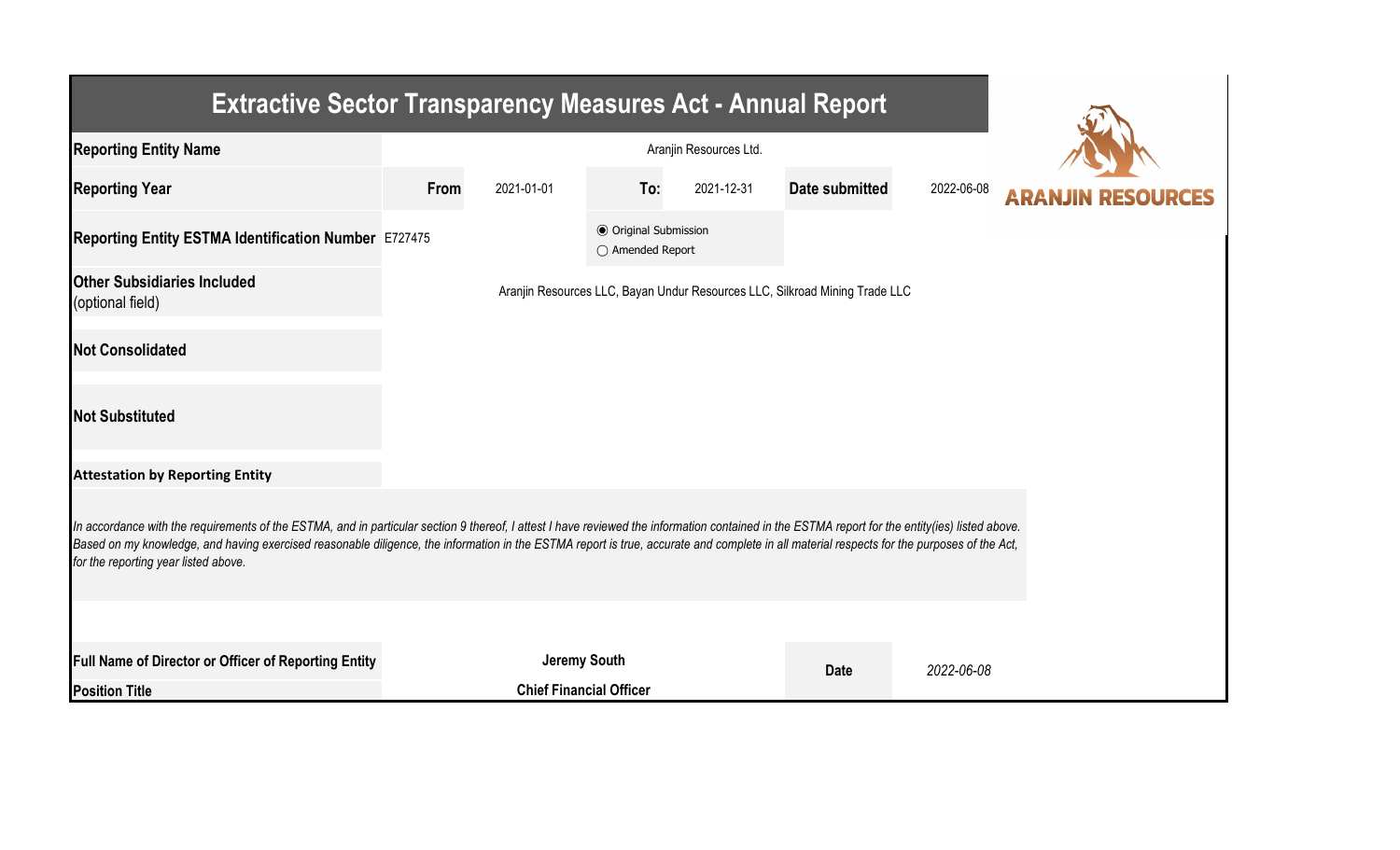| <b>Extractive Sector Transparency Measures Act - Annual Report</b>                                                                                                               |                                                                                                                                                                                                |                                                                                 |                                          |                  |        |                                   |                |                  |                                               |                                      |                     |  |
|----------------------------------------------------------------------------------------------------------------------------------------------------------------------------------|------------------------------------------------------------------------------------------------------------------------------------------------------------------------------------------------|---------------------------------------------------------------------------------|------------------------------------------|------------------|--------|-----------------------------------|----------------|------------------|-----------------------------------------------|--------------------------------------|---------------------|--|
| <b>Reporting Year</b><br><b>Reporting Entity Name</b><br><b>Reporting Entity ESTMA</b><br><b>Identification Number</b><br><b>Subsidiary Reporting Entities (if</b><br>necessary) | From:                                                                                                                                                                                          | 2021-01-01                                                                      | To:<br>Aranjin Resources Ltd.<br>E727475 | 2021-12-31       |        | <b>Currency of the Report CAD</b> |                |                  |                                               |                                      |                     |  |
| <b>Payments by Payee</b>                                                                                                                                                         |                                                                                                                                                                                                |                                                                                 |                                          |                  |        |                                   |                |                  |                                               |                                      |                     |  |
| Country                                                                                                                                                                          | Payee Name <sup>1</sup>                                                                                                                                                                        | Departments, Agency, etc<br>within Payee that Received<br>Payments <sup>2</sup> | <b>Taxes</b>                             | <b>Royalties</b> | Fees   | <b>Production Entitlements</b>    | <b>Bonuses</b> | <b>Dividends</b> | Infrastructure<br><b>Improvement Payments</b> | <b>Total Amount paid to</b><br>Payee | Notes <sup>34</sup> |  |
| Mongolia                                                                                                                                                                         | National Government of<br>Mongolia                                                                                                                                                             | Mineral Resources and Petrolium<br>Authority                                    |                                          |                  | 34,726 |                                   |                |                  |                                               | 34,726                               |                     |  |
| Mongolia                                                                                                                                                                         | National Government of<br>Mongolia                                                                                                                                                             | Ministry of Nature, Environment<br>and Tourism                                  |                                          |                  | 921    |                                   |                |                  |                                               | 921                                  |                     |  |
| Mongolia                                                                                                                                                                         | National Government of<br>Mongolia                                                                                                                                                             | Mongolian Tax Authority                                                         | 179,976                                  |                  |        |                                   |                |                  |                                               | 179,976                              |                     |  |
|                                                                                                                                                                                  |                                                                                                                                                                                                |                                                                                 |                                          |                  |        |                                   |                |                  |                                               |                                      |                     |  |
|                                                                                                                                                                                  |                                                                                                                                                                                                |                                                                                 |                                          |                  |        |                                   |                |                  |                                               |                                      |                     |  |
|                                                                                                                                                                                  |                                                                                                                                                                                                |                                                                                 |                                          |                  |        |                                   |                |                  |                                               |                                      |                     |  |
|                                                                                                                                                                                  |                                                                                                                                                                                                |                                                                                 |                                          |                  |        |                                   |                |                  |                                               |                                      |                     |  |
|                                                                                                                                                                                  |                                                                                                                                                                                                |                                                                                 |                                          |                  |        |                                   |                |                  |                                               |                                      |                     |  |
|                                                                                                                                                                                  |                                                                                                                                                                                                |                                                                                 |                                          |                  |        |                                   |                |                  |                                               |                                      |                     |  |
|                                                                                                                                                                                  |                                                                                                                                                                                                |                                                                                 |                                          |                  |        |                                   |                |                  |                                               |                                      |                     |  |
|                                                                                                                                                                                  |                                                                                                                                                                                                |                                                                                 |                                          |                  |        |                                   |                |                  |                                               |                                      |                     |  |
|                                                                                                                                                                                  |                                                                                                                                                                                                |                                                                                 |                                          |                  |        |                                   |                |                  |                                               |                                      |                     |  |
|                                                                                                                                                                                  |                                                                                                                                                                                                |                                                                                 |                                          |                  |        |                                   |                |                  |                                               |                                      |                     |  |
|                                                                                                                                                                                  |                                                                                                                                                                                                |                                                                                 |                                          |                  |        |                                   |                |                  |                                               |                                      |                     |  |
|                                                                                                                                                                                  |                                                                                                                                                                                                |                                                                                 |                                          |                  |        |                                   |                |                  |                                               |                                      |                     |  |
|                                                                                                                                                                                  |                                                                                                                                                                                                |                                                                                 |                                          |                  |        |                                   |                |                  |                                               |                                      |                     |  |
|                                                                                                                                                                                  |                                                                                                                                                                                                |                                                                                 |                                          |                  |        |                                   |                |                  |                                               |                                      |                     |  |
| <b>Additional Notes:</b>                                                                                                                                                         | Fees have been translated from Mongolian currency ("MNT") into CAD by converting payments at the exchange rate as at year end 2021. Effective conversion rate used is CAD 1.00 = 2,225.02 MNT. |                                                                                 |                                          |                  |        |                                   |                |                  |                                               |                                      |                     |  |